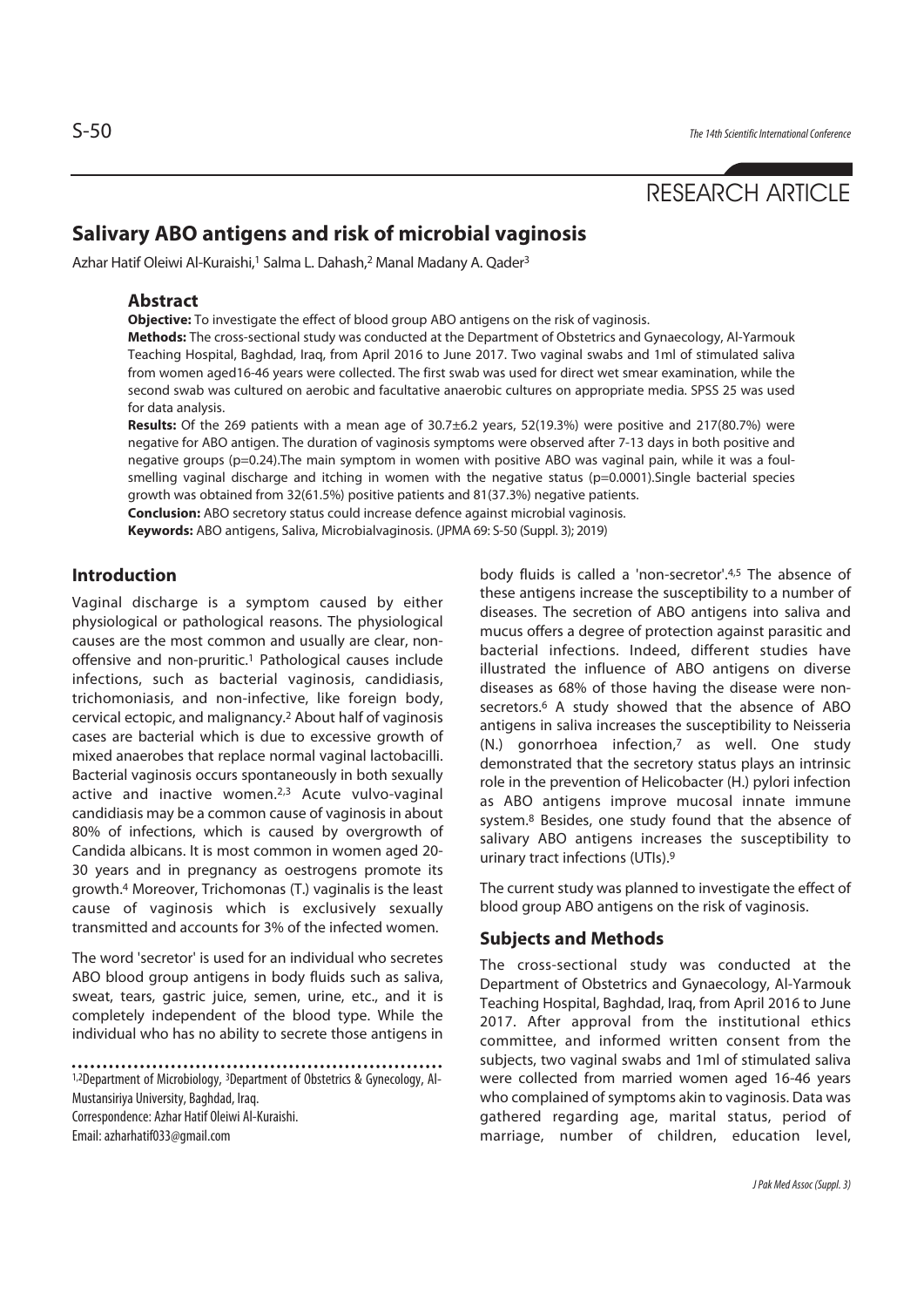### The 14th Scientific International Conference

occupation, period of infection, and main symptoms. The first vaginal swab was used for direct microscopically wet smear examination. It was smeared upon a microscope slide by placing the specimen on a glass slide and mixed with normal saline.10 The second vaginal swab was cultured on aerobic and facultative aerobic on appropriate media. At the end of the incubation period, all the isolates were diagnosed according to well-known established microbiological methods based on morphological features, gram-staining method and biochemical tests.11

The stimulated saliva sample was collected into a sterile glass jar. The saliva from each woman was boiled for 20 minutes, centrifuged at 2000 rpm for 10 minutes and the supernatant was stored briefly at 20°C till it was tested for the presence of ABO antigens by using the haemagglutination inhibition assay. Briefly, the test used the anti-A, B and D sera. It is based on the principle that if ABO antigens are present in the saliva, they will bind with antibodies that present in the anti-sera added. So, the antibodies are not available in the mixture (saliva and antisera) to agglutinate with red blood cell (RBC) suspension and the subject is a positively ABO antigen secretory and vice versa.<sup>12,13</sup>

Data was analysed using SPSS 25, and was presented as frequencies, percentages, mean, standard deviation (SD) and range. The significance of difference in qualitative data was tested using Pearson Chi-square test with the application of Yate's correction or Fisher Exact test whenever applicable. Statistical significance was set at p<0.05.

### **Results**

Of the 269 patients with a mean age of 30.7±6.2 years, 52(19.3%) were positive and 217(80.7%) were negative for

| .<br>w         |                |  |
|----------------|----------------|--|
| __<br>۹<br>- 3 | ۰.<br>۰.<br>×. |  |

Table-1: Characteristics of the study sample.

| Characteristics              |                   | No (%), M±SD         |
|------------------------------|-------------------|----------------------|
|                              |                   |                      |
| Age (years)                  | $<$ 20y           | 7(2.6)               |
|                              | $20 - 29$         | 109(40.5)            |
|                              | $30 - 39$         | 125(46.5)            |
|                              | $=$ >40 $y$       | 28(10.4)             |
|                              | Mean±SD           | $30.7 + 6.2$         |
| Education                    | <b>Illiterate</b> | 3(1.1)               |
|                              | Primary           | 59(21.9)             |
|                              | Intermediate      | 115(42.8)            |
|                              | Secondary         | 69(25.7)             |
|                              | College           | 23(8.6)              |
| <b>Occupation</b>            | Employed          | 30(11.2)             |
|                              | Housewife         | 239(88.8)            |
| Duration of marriage (years) |                   | $8.2 \pm 5.5$ (1-30) |
| Number of children           | No                | 32(11.9)             |
|                              | One               | 41(15.2)             |
|                              | Two               | 59(21.9)             |
|                              | <b>Three</b>      | 92(34.2)             |
|                              | Four and more     | 45(16.7)             |
| Number of abortions          | No                | 197(73.2)            |
|                              | One               | 57(21.2)             |
|                              | Two & more        | 15(5.6)              |
| Secretory status             | Positive          | 52 (19.3%)           |
|                              | Negative          | 217 (80.7%)          |

SD: Standard deviation.

ABO antigen. The demographic and clinical characteristics of each patient was noted (Table-1).

The duration of vaginosis ranged 3-60 days. The higher proportion was in the range of 7-13 days in both positive and negative ABO secretory status, but the difference with 1-6 days and >14 days range was not significant (Table-2).

Supra-pubic or vaginal pain was the main symptom in

Table-2: The main symptoms present in women included in this study according to their salivary ABO antigens secretory status.

| Symptoms                    |         | ABO Secretory   |                 | P         |
|-----------------------------|---------|-----------------|-----------------|-----------|
|                             |         | Positive No (%) | Negative No (%) |           |
| Suprapubic or vaginal pain  | No      | 15(9.8)         | 138(90.2)       |           |
|                             | Present | 37(31.9)        | 79(68.1)        | $0.0001*$ |
| Vaginal discharge           | No      | 40(52.6)        | 36(47.4)        |           |
|                             | Present | 12(6.2)         | 181(93.8)       | $0.0001*$ |
| Foul smell                  | No      | 47(31.3)        | 103(68.7)       |           |
|                             | Present | 5(4.2)          | 114(95.8)       | $0.0001*$ |
| Itching                     | No      | 49(21.7)        | 177(78.3)       |           |
|                             | Present | 3(7.0)          | 40(93.0)        | $0.025*$  |
| Duration of symptoms (days) |         |                 |                 |           |
| 6-Jan                       |         | 15(27.3)        | 40(72.7)        |           |
| $13$ -Jul                   |         | 35(17.2)        | 168(82.8)       | 0.25      |
| >14                         |         | 2(18.2)         | 9(81.8)         |           |

Vol. 69, No. 8 (Suppl. 3), August 2019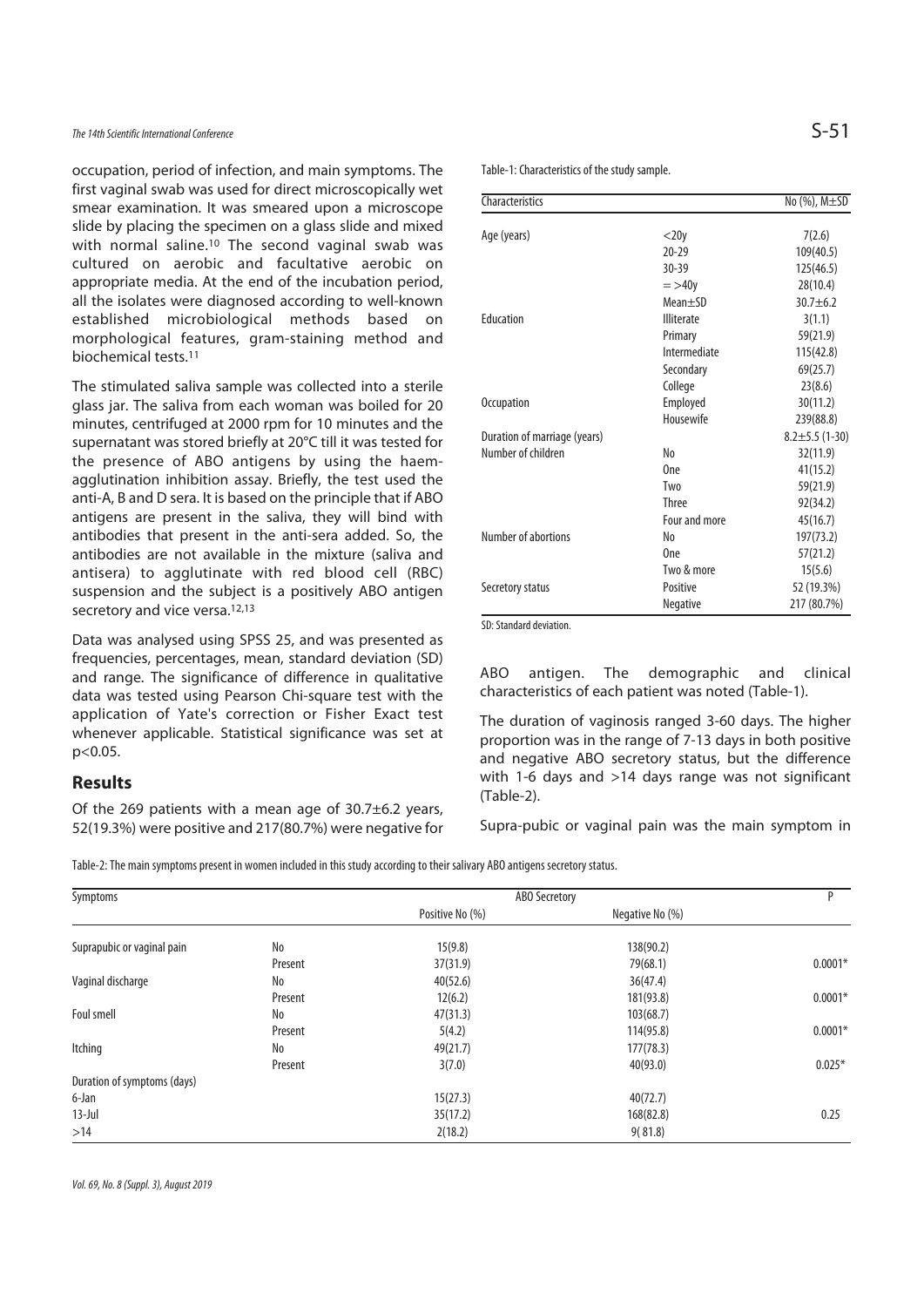| Direct Exam           |         | <b>ABO Secretory</b>     |                 | P          |
|-----------------------|---------|--------------------------|-----------------|------------|
|                       |         | Positive No (%)          | Negative No (%) |            |
| Pus cells             | Few     | 40(60.6)                 | 26(39.4)        | $0.0001*$  |
|                       | $[+]$   | 10(12.7)                 | 69(87.3)        |            |
|                       | $[++]$  | 2(2.3)                   | 84(97.7)        |            |
|                       | $[+++]$ | $\overline{\phantom{a}}$ | 38(100)         |            |
| Epithelial cells      | Few     | 23(41.1)                 | 33(58.9)        | $0.00001*$ |
|                       | $[+]$   | 20(20.6)                 | 77(79.4)        |            |
|                       | $[++]$  | 8(10.5)                  | 68(89.5)        |            |
|                       | $[+++]$ | 1(2.5)                   | 39(97.5)        |            |
| RBCs                  | Few     | 52(22.0)                 | 184(78)         | $0.011*$   |
|                       | $[+]$   | $\overline{\phantom{a}}$ | 29(100)         |            |
|                       | $[++]$  | $\overline{\phantom{a}}$ | 4(100)          |            |
| Trichomonas vaginalis | No      | 46(19.7)                 | 187(80.3)       | 0.6        |
|                       | yes     | 6(16.7)                  | 30(80.3)        |            |

Table-3: The results of direct microscopic examination of women included in this study according to their salivary ABO antigens secretory status.

RBC: Red blood cells.

Table-4: The results of culture of vaginal swabs of women included in this study according to their salivary ABO antigens secretory status.

|                          |          | ABO Secretory   |                 | P         |
|--------------------------|----------|-----------------|-----------------|-----------|
|                          |          | Positive No (%) | Negative No (%) |           |
| <b>Bacterial culture</b> | Mixed    | 4(7.7)          | 130(59.9)       | $0.0001*$ |
|                          | Single   | 32(61.5)        | 81(37.3)        |           |
|                          | No       | 16(30.8)        | 6(2.8)          |           |
| E. coli                  | Positive | 16(30.8)        | 113(52.1)       | $0.006*$  |
|                          | Negative | 36(69.2)        | 104(47.9)       |           |
| Staphylococcus aureus    | Positive | 9(17.3)         | 63(29.0)        | 0.086     |
|                          | Negative | 43(82.7)        | 154(71.0)       |           |
| Streptococcus pyogenes   | Positive | 6(11.5)         | 52(24.0)        | $0.050*$  |
|                          | Negative | 46(88.5)        | 165(76.0)       |           |
| Klebsiella spp.          | Positive | 1(1.9)          | 34(15.7)        | $0.008*$  |
|                          | Negative | 51(98.1)        | 183(84.3)       |           |
| Proteus spp.             | Positive | 1(1.9)          | 29(13.4)        | $0.019*$  |
|                          | Negative | 51(98.1)        | 188(86.6)       |           |
| Pseudomonas spp.         | Positive |                 | 28(12.9)        | $0.006*$  |
|                          | Negative | 52(100)         | 189(87.1)       |           |
| Candida albicans         | Positive | 7(13.5)         | 51(23.5)        | 0.114     |
|                          | Negative | 45(86.5)        | 166(76.5)       |           |

women with positive ABO status, while foul-smelling vaginal discharge and itching were observed in women with negative status (P<0.05) (Table-3).

Direct microscopic examination indicated the presence of RBCs followed by pus and epithelial cells in both positive and negative ABO secretory status ( $p$ <0.05). The number of these cells was higher in patients with negative status (Table-4). Also, 36(13.38 %) women were infected with T. vaginalis; 6(16.6%) had positive status and 30(83.3%) had negative.

Swab culture illustrated that 16(30.8%) swabs gave no growth from positive ABO status, and 6(2.8%) from those with negative status. Single bacterial species growth was obtained from 32(61.5%) in positive and 81(37.3%) in negative group, while mixed growth was present in 4(7.7%) from positive and 130(59.9%) from the negative group. Escherichia (E.) coli was the predominant bacterial species present in in both positive and negative groups, followed by Staphylococcus (S.) aureus, Streptococcus pyogenes, Klebsiella (K.) spp, Proteus spp, and Pseudomonas (P.) spp., which were less frequent species. Candida (C.) albicans was present in 7(13.5%) from positive and 51(23.5%) from negative group (Table-4).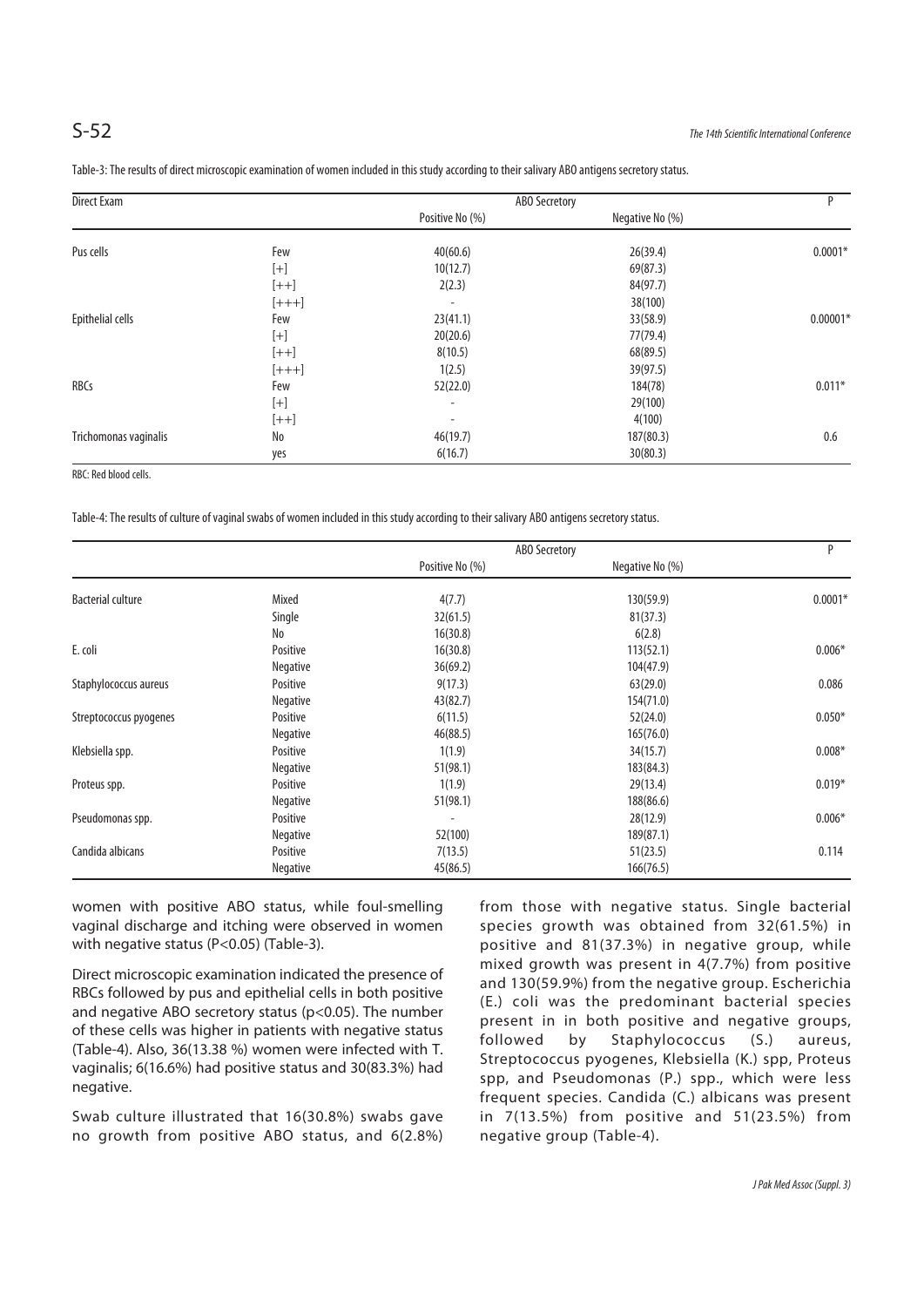### **Discussion**

The current study explored the relationship between vaginosis and ABO antigens, demonstrating the important role of these antigens in resistance against vaginal infections. These were obvious in the severity of symptoms, numbers and types of inflammatory pus and epithelial cells, and/or infectious organisms. Even the duration of the infection was affected by the presence or absence of these antigens. These findings are in agreement with a study that disclosed a significant correlation between the absence of ABO antigens in the saliva and the risk of vaginosis.<sup>14</sup>

Moreover, oxidative stress and bacterial infections are more pronounced in patients who lack ABO antigens in body fluids as oxidative stress affects the salivary content of protective antigens.15,16

ABO blood group antigens are glycol-sphingolipids that contain a lipophilic portion, ceramide, which is attached to a variable carbohydrate chain extending out from the cell surface and plasma membrane.17,18 These are important antigens which are found on the cell surfaces of erythrocytes, epithelial cells of the urinary, vaginal, gastrointestinal, buccal cavity, as well as respiratory tracts.19 As a result, this will affect the attachment capacity of infectious organisms and may lead to minimising the manifestation associated with these pathogens. Disease risk factors associated with secretor status may result in part because many viruses, bacteria, fungi and protozoa initiate infection by non-covalent binding to certain mucosal cell surface carbohydratebinding proteins.20 Many previous studies have demonstrated an increased risk of infections in nonsecretors compared to the secretors.<sup>9</sup> There are some materials extracted from uro-epithelial cells of the nonsecretors may consider for the increased binding of E. coli and lead to their increased susceptibility to recurrent UTI.21 These findings were similar to our results which showed that the primary infective bacteria were E. coli in ABO non-secretors. Several studies have suggested that the increased susceptibility to different diseases in nonsecretors may be elucidated by genetic factors influencing the density and/or specificity of bacterial receptors available to mediate colonisation of their cells.22 This might be attributed to the uro-epithelial cells taken from non-secretors that show enhanced E. coli adherence when compared with cells from the secretors.23 Also, there is evidence suggesting that ABO non-secretors have lower levels of immunoglobulin-G (IgG).24 Other researchers considered IgA concentrations to be significantly lower in the non-secretors than in the secretors.25

### **Conclusions**

Secretion of ABO antigens in the saliva and other body fluids in women increased defence mechanism against microbial vaginosis. Also, the presence of these antigens minimised the severity of symptoms in women with vaginosis.

**Acknowledgment:** We are grateful to all the staff members at the Department of Clinical Microbiology for their cooperation and support.

**Disclaimer:** None.

**Conflicts of Interest:** None.

**Source of Funding:** None.

### **References**

- 1. Piggott L, Lone F. Management of vaginal discharge. Sage J 2017;10: 528-32.
- 2. Mitchell H. Vaginal discharge--causes, diagnosis, and treatment. BMJ 2004;328:1306-8.
- 3. Bro F. Vaginal microbial flora in women with and without vaginal discharge registered in general practice. Dan Med Bull 1989;36:483-5.
- 4. Royal College of Obstetricians &Gynaecologists; British Association for Sexual Health and HIV. The management of women of reproductive age attending non-genitourinary medicine settings complaining of vaginal discharge. J Fam PlannReprod Health Care 2006;32:33-42.
- 5. Devi AS, Meera T, Singh KP, Nabachandra H, Shah I. Secretors in Manipuri Population: A Study. J Indian Acad Forensic Med 2015;37:127-30.
- 6. Raza MW, Blackwell CC, Molyneaux P, James VS, Ogilvie MM, Inglis JM, et al. Association between secretor status and respiratory viral illness. BMJ 1991;303:815-8.
- 7. Kinane DF, Blackwell CC, Winstanley FP, Weir DM. Blood group, secretor status, and susceptibility to infection by Neisseria gonorrhoeae. Br J Vener Dis 1983;59:44-6.
- 8. Lindén S, Mahdavi J, Semino-Mora C, Olsen C, Carlstedt I, Borén T, et al. Role of ABO secretor status in mucosal innate immunity and H. pylori infection. PLoSPathog 2008;4:e2.
- 9. Dahash SL, Al-Kuraishi AHO, Al-Amir ZA. Presence of ABO Antigens of Blood Types in Saliva of Women with Urinary Tract Infection. Indian J Public Health Res Dev 2018;9:468-74.
- 10. Donders GG, Vereecken A, Dekeersmaecker A, Van Bulck B, Spitz B. Wet mount microscopy reflects functional vaginal lactobacillary flora better than Gram stain. J Clin Pathol2000;53:308-13.
- 11. Murdoch DA. Gram-positive anaerobic cocci. Clin Microbiol Rev 1998;11:81-120.
- 12. Harsh M. Pathology practical Book, 1st ed. New Delhi, India: Jaypee Brothers, 2000; pp 217-220.
- 13. Lewis SM, Bain BJ, Bates I. Dacie and Lewis Practical Haematology, 9th ed. Livingstone: London, Churchil Livingstone, 2001; pp 633.
- 14. Daniel WW, Cross CL. Biostatistics: A Foundation for Analysis in the Health Sciences, 10th ed. USA: John Wiley & Sons Inc, 201; pp 960.
- 15. Gordis L. Epidemiology, 4th ed. Philadelphia: Saunders Elsevier, 2009; pp 400.
- 16. Moore DS, McCabe GP, Craig BA. Introduction to the Practice of Statistics, 6th ed. New York: WH Freeman and Company, 2009; pp 222.
- 17. Hainer BL, Gibson MV. Vaginitis: Diagnosis and Treatment. Am